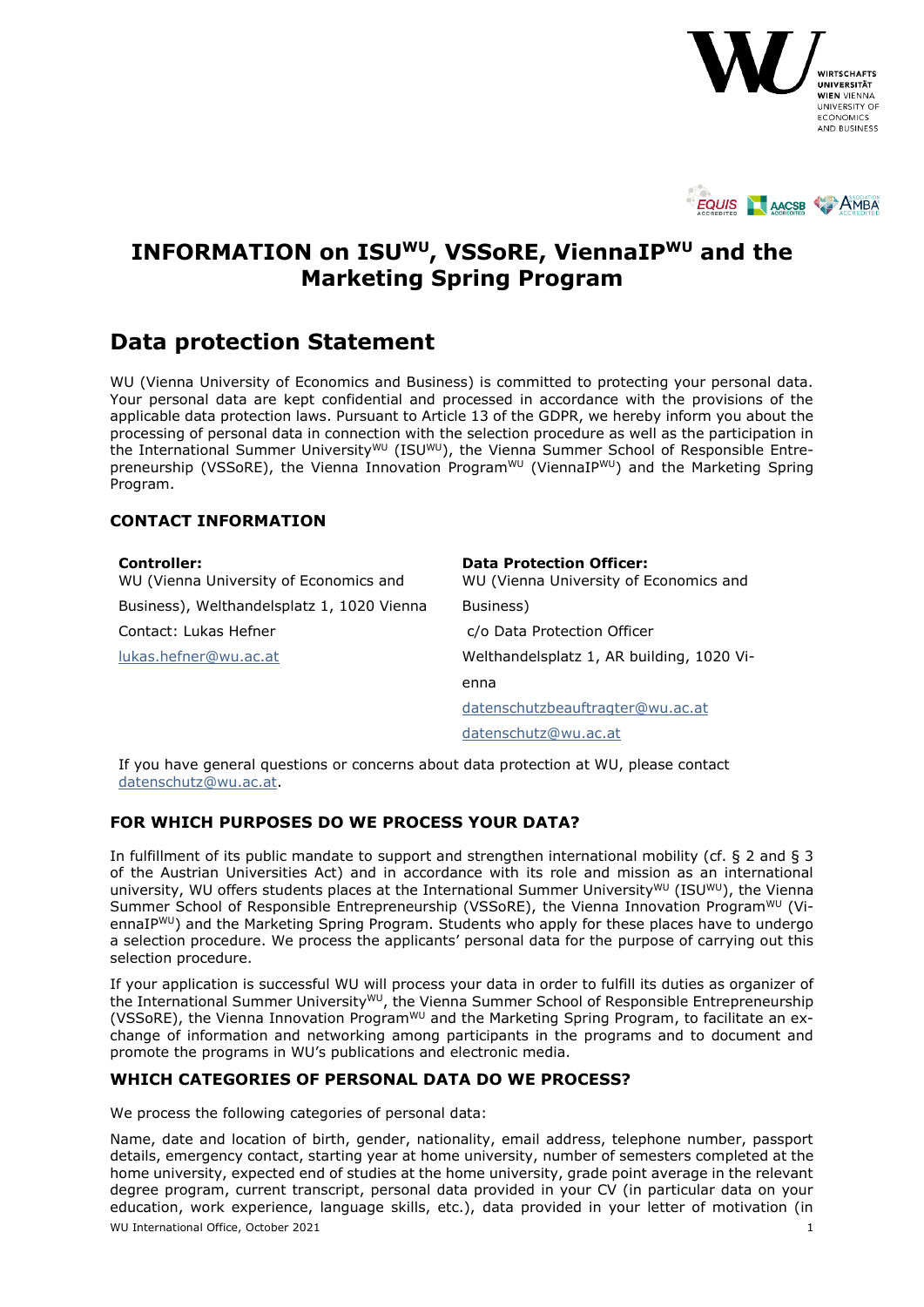



particular data on your partner university preference and your aptitude and motivation for the exchange stay, etc.), personal data included in the scholarship application documents (scholarship essay) if applicable, payment dates, organized accommodation (hotels), funding dates, T-Shirt size, photos of participants, videos of participants.

## **WHAT IS THE LEGAL BASIS FOR PROCESSING YOUR DATA?**

- Art. 6 (1) item c of the GDPR compliance with our legal obligations
- Art. 6 (1) item e of the GDPR for the performance of a task carried out in the public interest or in the exercise of official authority vested in the WU
	- Art. 6 (1) item f of the GDPR our legitimate interests in
		- o providing international programs,
		- $\circ$  facilitating an exchange of information and networking among participants in the programs,
		- $\circ$  documenting and promoting the programs and publishing photos and videos in WU's publications and electronic media.

## **DOES THE PROCESSING INVOLVE AUTOMATED DECISION-MAKING?**

No, no automated decision-making (including profiling) is involved.

## **ARE YOU OBLIGATED TO PROVIDE YOUR PERSONAL DATA?**

You have to provide us with the data that are necessary for the selection procedure and the fulfillment of our duties as organizer of the programs. Otherwise, we are unfortunately not able to carry out the application and organization process, which means that you will not be able to join the program.

## **TO WHICH OTHER PARTIES DO WE PASS ON YOUR DATA?**

As a general principle of the programs, WU aims to facilitate an exchange of information and networking among participants in the programs in a way that is as efficient as possible while also adhering to strict data protection and privacy standards. For this reason, WU informs you about the ways in which your personal data will be disclosed in order to successfully run the ISUWU|the VSSoRE|the ViennaIPWU|the Marketing Spring Program:

Your name and email address will be made available to the lecturers of the courses you have been assigned to, as well as to other nominated ISUWU|the VSSoRE|ViennaIPWU|Marketing Spring Program students for the purpose of establishing contact and exchanging information.

In order to carry out the program it might also be necessary to release personal data (name, date of birth, sex, nationality) to cooperating third parties, especially when organizing accommodation and company visits, or in cases of emergency (hospitals).

Please note that photos and videos will be taken at the ISU<sup>WU</sup>|the VSSoRE|ViennaIP<sup>WU</sup>|Marketing Spring Program to document the events and to publish them in WU's publications and electronic media. If you do not want to appear on photos or videos that will be published, please inform the photographer directly at the event or stay in areas where no photos or videos are taken. You have the right to object at any time to such a processing of your personal data by contacting us (sending an e-mail to [wuio@wu.ac.at](mailto:wuio@wu.ac.at) is sufficient). Unless WU demonstrates compelling legitimate grounds for the processing of your data, after receiving your objection, we will no longer process the personal data and immediately discontinue publishing the photos and videos concerned or process the photos and videos in such a way that identification is no longer possible.

## **HOW LONG DO WE STORE YOUR DATA?**

In the event that your application for the ISU<sup>WU</sup>|the VSSoRE|ViennaIP<sup>WU</sup>|Marketing Spring Program is unsuccessful, your application data will be deleted six months after the end of the corresponding application period. The relevant reference date is the last day on which students may submit their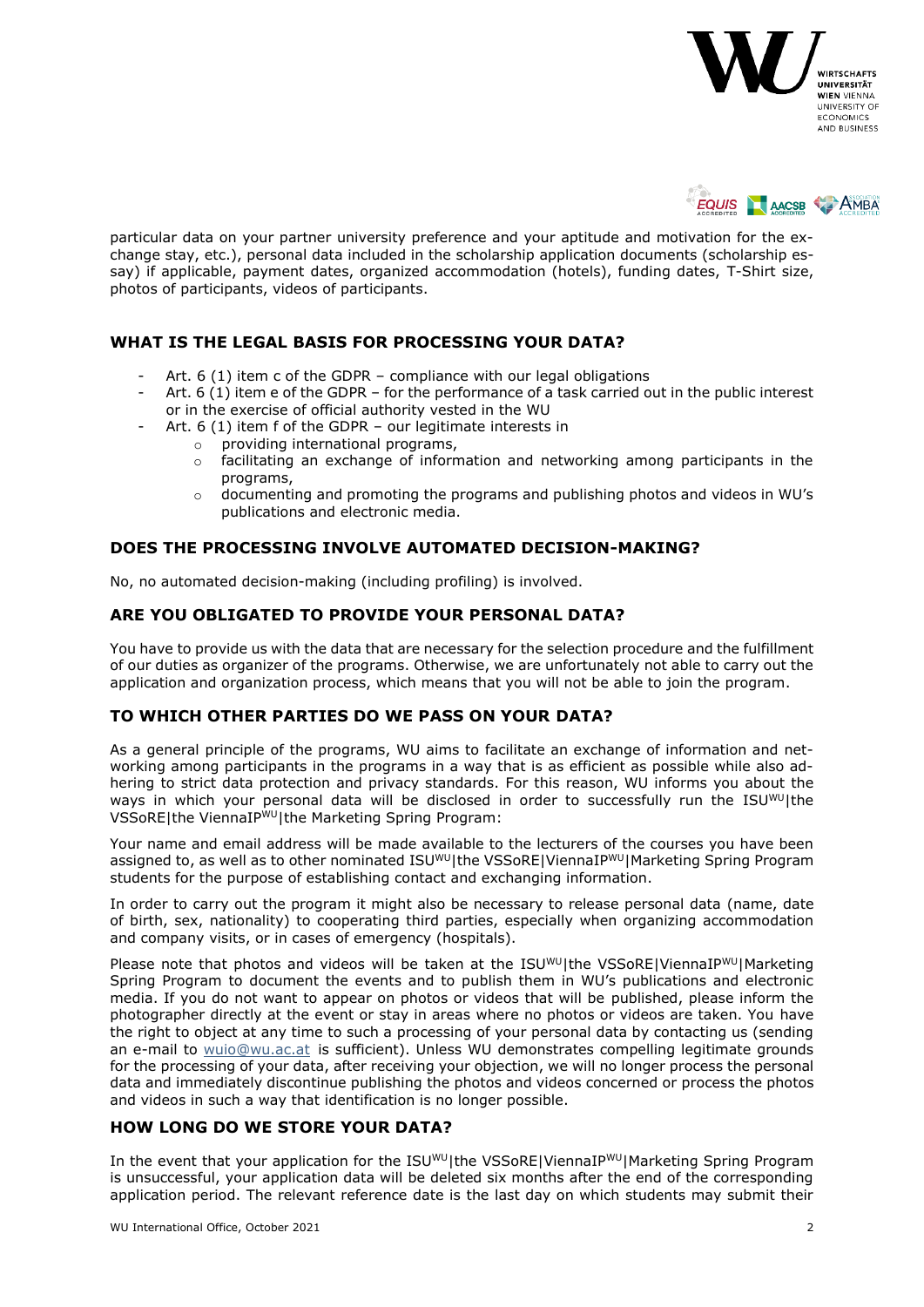



application documents during the respective application period. In the event that your application for the program is successful, your data will be deleted after 3 years.

## **WHAT ARE YOUR RIGHTS AS A DATA SUBJECT?**

As a data subject affected by these data processing activities, any time vis-a-vis WU you have the right to information about and access to your data, correction or deletion of your data, restriction of data processing, data portability, and the right to object to the processing of your data. In addition, you have the right to file a complaint with the Austrian Data Protection Authority (Datenschutzbehörde). You can find more information about your rights as a data subject on the website of the Austrian Data Protection Authority at [https://www.data-protection](https://www.data-protection-authority.gv.at/rights-of-the-data-subject)[authority.gv.at/rights-of-the-data-subject.](https://www.data-protection-authority.gv.at/rights-of-the-data-subject)

## **Key information on the participation in the ISUWU , in the VSSoRE, in the ViennaIPWU and in the Marketing Spring Program**

The ISUWU|the VSSoRE|ViennaIPWU|Marketing Spring Program will only be carried out with a sufficient number of participants. The International Office reserves the right to make changes to the program and activities offered if there are cogent reasons.

Selected applicants will receive an acceptance letter via email with detailed information about the applicable participation fee and the payment process.

Your place in the ISU<sup>WU</sup>|the VSSoRE|ViennaIP<sup>WU</sup>|Marketing Spring Program is only guaranteed once we receive your payment. If two weeks have passed and neither payment nor a confirmation of transfer has reached WU, the place on the program will be offered to other interested applicants.

Please note: the fee must be paid free of any bank charges borne by the recipient. Please make sure to pay any transaction fees your bank may charge. If you fail to cover any bank charges, you will be asked to pay the missing amount.

You will be informed by email once your fee has reached the university's bank account. Please note that international bank transfers may take up to 2 weeks and credit card payment procedures may take up to 8 weeks.

As a potential participant in the ISU<sup>WU</sup>|the VSSoRE|ViennaIP<sup>WU</sup>|Marketing Spring Program, you are personally responsible for the visa procedures and the entire visa application process. It is also your responsibility to obtain insurance for the time of your stay in Austria. Travels abroad can involve a multitude of risks, especially health risks. You are responsible for arranging and paying for all necessary vaccinations and preventative measures.

Withdrawing the application after acceptance and assignment to the ISUWU|the VSSoRE|ViennaIPWU|Marketing Spring Program is only possible if there are important reasons (illness, pregnancy, important family commitments, or unavoidable or unpredictable severe incidents). In such cases, appropriate proof will be required (e.g. medical report). If a student cancels his or her participation without good cause, his or her place on the program will be offered to other interested students, and WU will reserve the right to withhold a cancellation/processing fee. The amount depends on the date of cancellation.